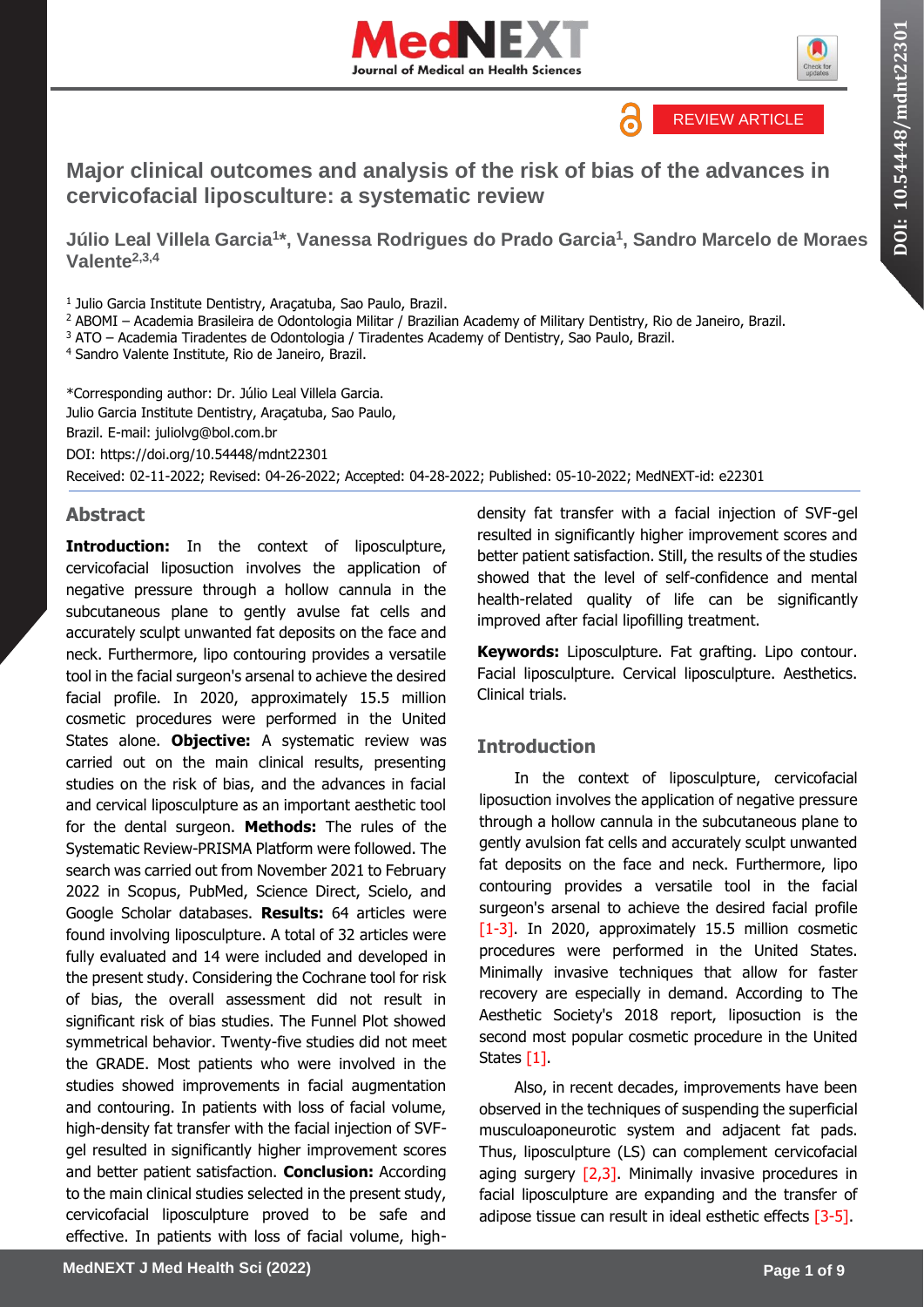

Thus, current liposuction techniques have evolved over the years. Initially, direct excision of unsightly fat pads as described in combination with superficial musculoaponeurotic system (SMAS) facelift. Fat can be removed through submental and post-auricular rhytidectomy incisions, or excess ptotic fat and skin can be excised directly from the jowls and dewlap. However, as it is technically challenging to remove subcutaneous fat deposits evenly with open techniques, these attempts often produce uneven skin contours.

In this regard, lipo contouring techniques provide a means to shape the neck and face fat deposits to better obtain the desired facial profile  $[6]$ . The resulting overall improvement has direct and indirect effects on facial esthetics. For example, submental liposuction produces a more pleasant acute cervicomental angle and, at the same time, gives the illusion of greater projection of the chin [7].

In this sense, historically, direct excision of skin and fat led to long visible scars that were predisposed to central depression and postoperative dog-ear formation. Given the often unsatisfactory results obtained with direct excision of fat, it was not uncommon for surgeons to ignore the accumulations of preparation, nasolabial, submental, and cervical fat, in many cases producing a marked discrepancy in the rejuvenated appearance of the upper face compared to the face. lower and neck  $[8]$ .

In this context, during the last decades, the introduction of refined liposuction techniques, in addition to platysma plication and surgical tightening of the excess neck skin, gave the facial plastic surgeon the ability to improve the contour of the jaw and definition of the cervicomental angle. The versatility of the liposculpture procedure, used alone or in combination with rhytidectomy, malar and chin implants, mentoplasty and other adjuvant procedures of facial plastic surgery, combined with its excellent results, with only small cosmetically hidden scars, technical ease and minimal morbidity and recovery, popularized its use [7].

Thus, dental surgeons began to apply these principles to the neck and jowls for facial rejuvenation through minimal access incisions, including endoscopic ultrasonographic lipectomy and the use of liposhavers. Facial EL focuses on repositioning adipose tissue and increasing facial transition zones. This is accomplished by employing internal suspension sutures, as well as with autologous fat grafting  $[6]$ . Therefore, LS is an alternative to facial rejuvenation that involves the skin, release of the retaining ligaments, and appropriate removal of adipose tissue from the subcutaneous layer, while improving skin tone and facial contour.

Also, a study presented experiences with 312

patients who underwent cervicofacial rejuvenation, demonstrating the benefits of liposculpture in cervicofacial rejuvenation in terms of reducing marionette wrinkles, perioral mound removal, V-shaped facial contour, defined jaw, reduced double chin, protrusion chin visual, and cervicofacial lift [7]. Thus, liposuction was a watershed in the evolution of cervicofacial LS, allowing the permanent removal of excess adipose tissue located under the skin. Also, several therapeutic means are in constant improvement, such as the use of cutting cannula followed by blunt cannula, laser/ultrasound-assisted liposuction, as well as rotating and vibrating cannula [8].

Therefore, the present study aimed to carry out a systematic review of the main clinical results, presenting studies of the risk of bias, and the advances of facial and cervical liposculpture as an important aesthetic tool for the dental surgeon.

### **Methods**

#### **Study Design**

The rules of the Systematic Review-PRISMA Platform (Transparent reporting of systematic reviews and meta-analysis-HTTP://www.prismastatement.org/) were followed.

#### **Data Sources And Research Strategy**

The search strategies for this systematic review were based on the keywords (MeSH Terms): "Liposculpture. Fat grafting. Lipocontour. Liposculpture face. Cervical liposculpture. Aesthetics. Clinical trials". The search was carried out from November 2021 to March 2022 in Scopus, PubMed, Science Direct, Scielo, and Google Scholar databases. In addition, a combination of keywords with the Booleans "OR", "AND" and the "NOT" operator were used to target scientific articles of interest.

#### **Study Quality And Risk Of Bias**

The quality of the studies was based on the GRADE instrument [9] and the risk of bias was analyzed according to the Cochrane instrument [10].

### **Results and discussion**

#### **Findings Summary**

It was found 64 articles involving facial and cervical liposculpture. Initially, article duplication was excluded. After this process, the abstracts were evaluated and a new exclusion was performed, removing the articles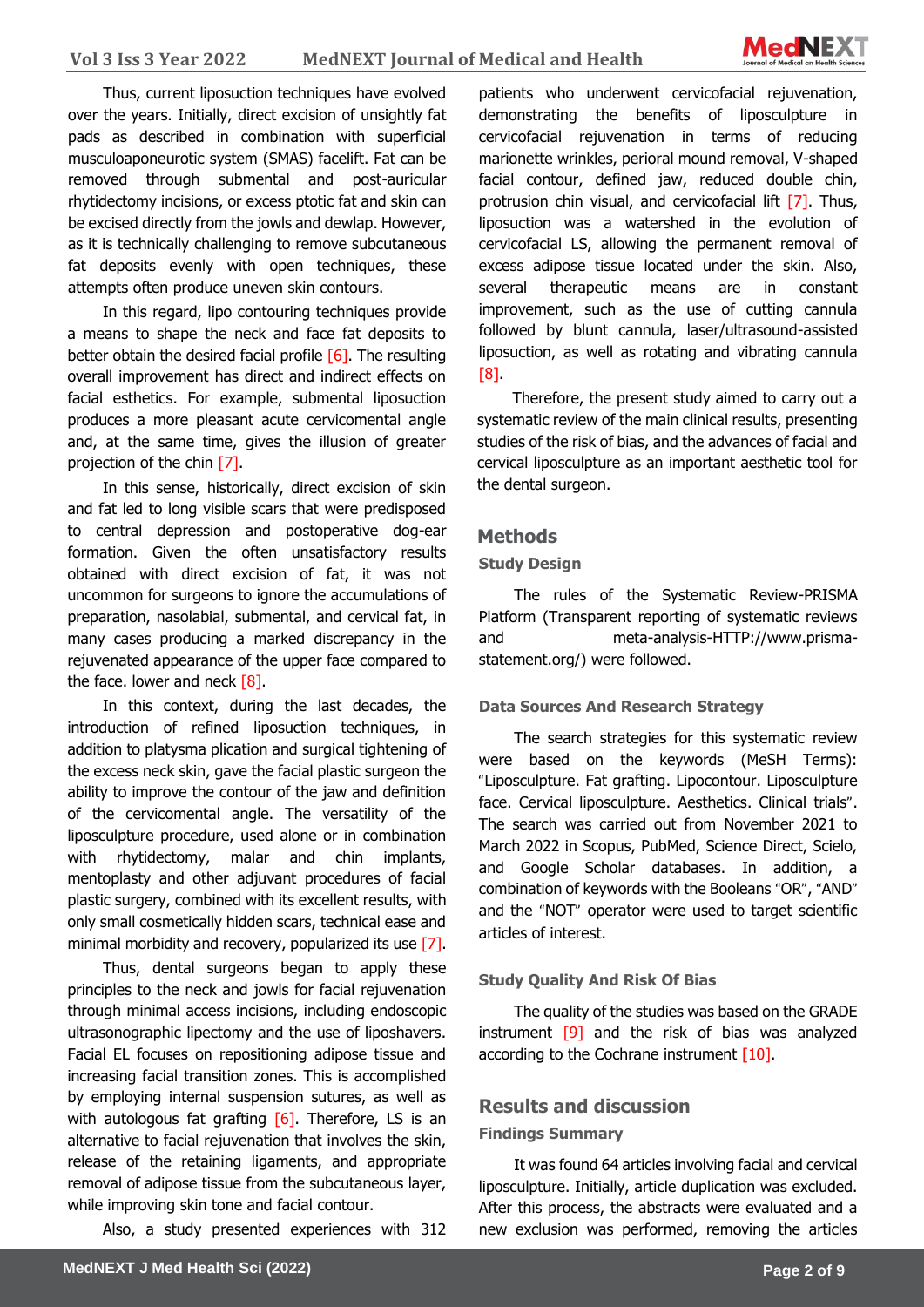**Sciences** that did not include the topic of this article. A total of 32 articles were fully evaluated and 14 clinical studies were included and developed in the systematic review. Twenty-five studies did not meet the GRADE (**Figure 1**). Considering the Cochrane tool for risk of bias, the overall assessment did not result in significant risk of bias studies (**Figure 2**).

**Figure 1.** Article selection (Systematic Review, N=14 clinical studies).



**Figure 2** presents the results of the risk of bias in the studies using the Funnel Plot, through the calculation of the Effect Size (Cohen's Test). The sample size was determined indirectly by the inverse of the standard error (1/Standard Error). The graph showed symmetrical behavior, not suggesting a significant risk of bias in the studies with small sample sizes that are shown at the bottom of the graph.

**Figure 3** presents three illustrative images, where images A and B represent the positioning and penetration of the cannula for liposuction, and image C represents the result of the reduction of adipose tissue in the highlighted region. The images belong to a patient (with confidential information, without presenting the clinical case) of the authors of the present study, in order to exemplify the liposculpture procedure, as well as to demonstrate that the procedure can be performed safely.

**Genetic, Epigenetic, and Pathophysiological Aspects as Predictors for Liposculpture**

The cervicofacial characteristics of each individual are determined by the underlying bone and cartilaginous structure and the coverage of the skin and soft tissue envelope. These characteristics are all determined at the genetic level but can be influenced to varying degrees by environmental factors (epigenetics) such as nutrition, exercise, aging, medications, exposure to toxins, actinic damage, trauma, and surgery [11,12].

As adverse epigenetic factors exert their impact, ptosis of the facial support structures causes the malar and buccal fat pads to fall. The loss of skin elasticity produces thick and thin wrinkles and sagging of the facial skin. Tissue laxity and maldistribution of fat deposits lead to the formation of double chin and dewlap, redundant loose tissue hanging over the mandible and chin, respectively. In the neck, fat accumulation and platysma ptosis result in prominent bands producing a "turkey-eater" appearance. Patients with congenitally low hyoid bones have a more compromised definition of the cervicomental angle [12].

**Figure 2.** The symmetrical Funnel Plot does not suggest a risk of bias between the small sample size studies that

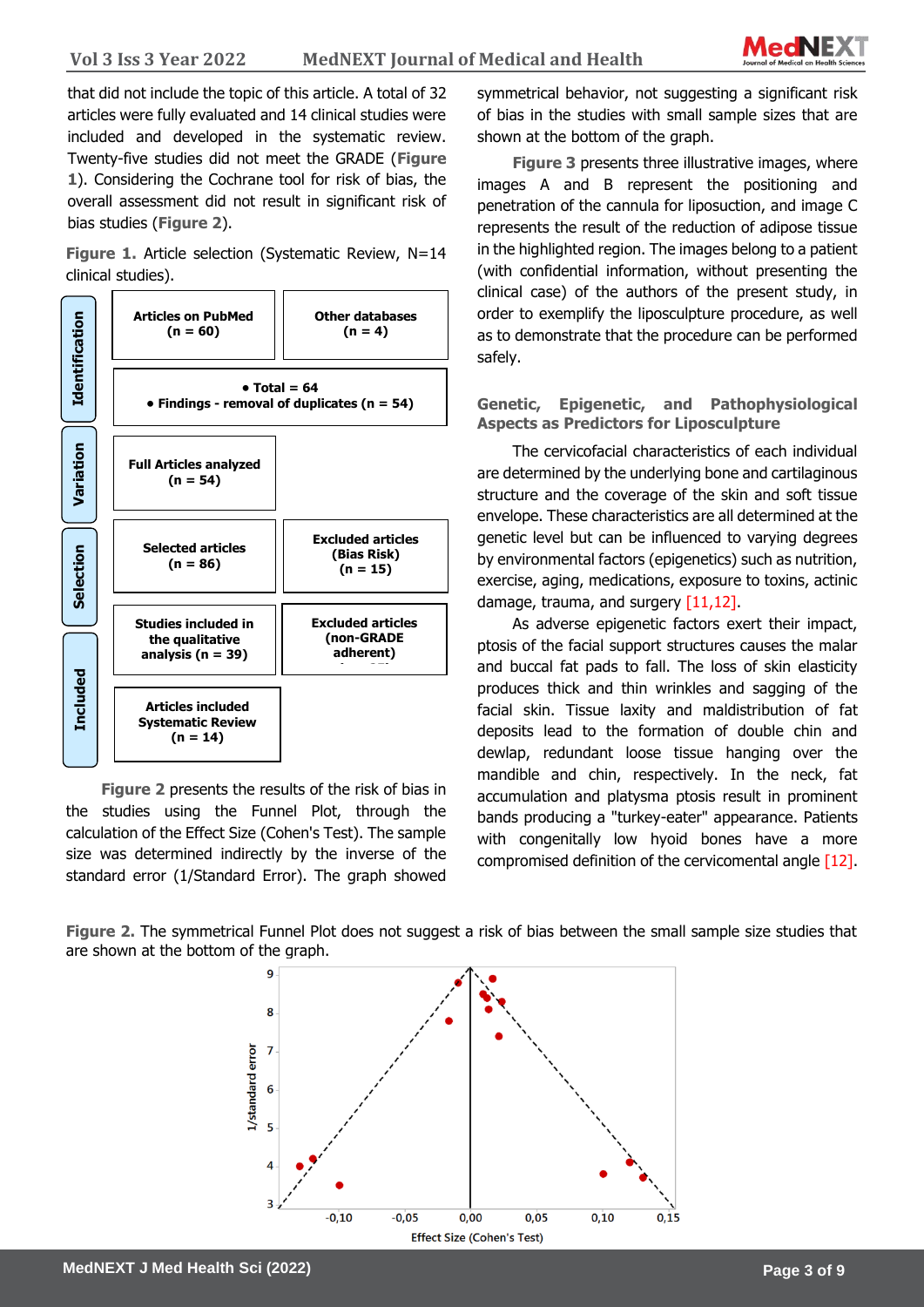

**Sciences Figure 3.** Three illustrative images, where images A and B represent the positioning and penetration of the cannula for liposuction, and image C represents the result of the reduction of adipose tissue in the highlighted region.





**Source:** Own author.

Furthermore, the loss of fat on facial was emphasized as a component of aging  $[12-14]$ . Volume reduction, particularly in the periorbital, cheek, and perioral areas, plays a prominent role in creating a facial cavity and skin laxity. Removal of body fat from sites and subsequent reinjection into areas of atrophy is ideal [15-18]. Fat viability is influenced by several factors, including harvesting method, cleaning, particle size, and reinjection cannula size. Minimizing vacuum extraction pressure causes less immediate cell trauma. The smallest cannulas should match the injection cannula to minimize transfer compression. Cleaning can be carried out by rinsing or centrifuging. Smaller pieces of adipose tissue are recommended to minimize lumps and increase surface area [19].

In this context, it is noteworthy that the most common areas of fat injection are the cheeks and nasolabial folds, where the tissue is thicker and muscle movements are minimal. Periorbital injections are another option, but very fine particles are needed to prevent lumps from forming. The perioral area and lips

are the least predictable in retention, presumably because of underlying muscle movement [7].

Also, some young individuals have a genetic propensity for undesirable facial fat distribution despite normal body weight. For example, the baby's submental accumulation of fat can persist into adulthood. These patients usually have excellent skin and muscle tone and may benefit only from selectively closed liposuction. Fat accumulation in adulthood can occur due to adipocyte hyperplasia and not cell division. Liposuction reduces the total number of adipocytes by directly removing cells and inducing localized apoptosis as a result of mechanical trauma and devascularization. Adipocytes that remain after LS are a stable population and are not more prone to hyperplasia than are adipocytes elsewhere in the body. Thus, the improvement of the facial profile after liposuction is maintained as long as there is no generalized excessive weight gain  $\boxed{3}$ .

#### **Major Postoperative Care**

Postoperative management is divided into the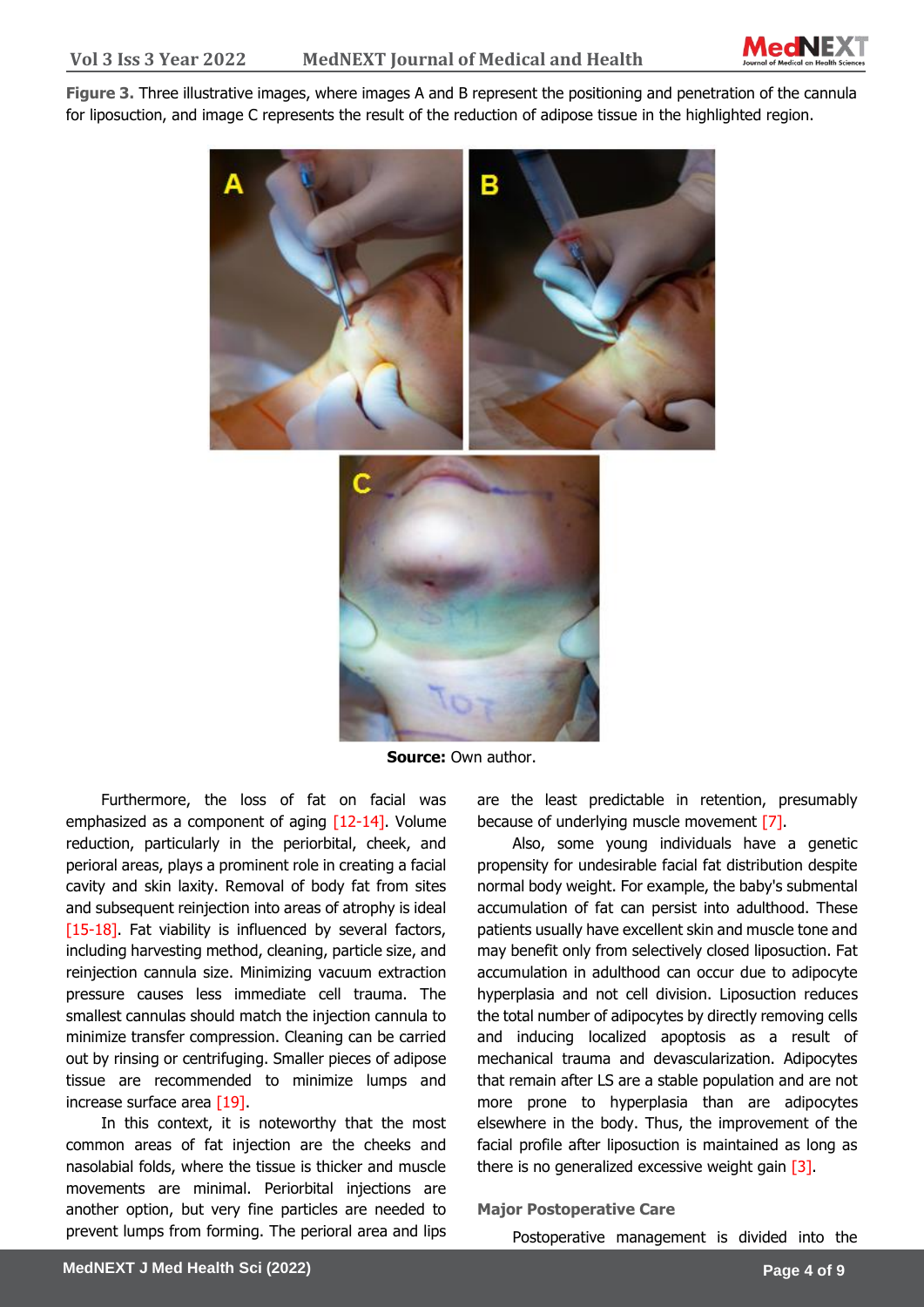

immediate postoperative period (the first 24 hours) and the subsequent period. Immediate postoperative care focuses on preventing hematoma through blood pressure control. Again, for practical purposes, the systolic blood pressure level is more indicative than the diastolic one. Maintenance of a postoperative systolic pressure of less than 140 mm Hg is desirable [20].

Intraoperative treatment with a 0.1 to 0.2 mg clonidine transdermal patch often attenuates injectionassociated hypertension and subsequently the absorption of epinephrine into the local anesthetic solution. In patients who are not on blood pressure medication (particularly beta-blockers), intraoperative hypertension can be controlled with 5 to 10 mg boluses of labetalol. It is important to avoid adding additional beta-blockers in patients who are already beta-blocked and showing relative bradycardia. Within such patients, 0.25 mg bolus of calcium channel blockers such as nicardipine can be administered intraoperatively. Adrenaline injected from the local anesthetic solution is slowly absorbed, so post-operative bruising usually occurs four to 10 hours after surgery. Postoperatively, labetalol can be administered orally in doses of 100 mg. Alternatively, a pure alpha agonist (such as 0.1 to 0.3 mg clonidine) can be administered orally [21].

Also, prolonged post-operative swelling can cause facial skin relaxation stress and lead to a compromised outcome. The degree of postoperative edema is related to the extent of the dissection, not the depth. Limited salt intake (preferably 1000 mg/day) and reduced fluid intake may also be beneficial. The potential value of perioperative corticosteroids remains controversial. While craniomaxillofacial surgeons felt it was beneficial, 199,200 others found no benefit for facelift swelling [20,21].

**Major Complications** [3]

- ✓ Hematoma
- ✓ Skin Necrosis
- ✓ Infection
- ✓ Nerve Injury
- ✓ Fibrosis
- $\checkmark$  Deformities (hypotrophy or hypertrophy)

**Major Clinical Studies – Systematic Review Analysis (N=14 clinical studies)**

In the context of lipofilling and liposculpture, treatment to improve skin characteristics related to aging such as wrinkles, pigmentation spots, pores, or rosacea has become a practice to improve the health of the skin and the whole organism, as this positively impacts the quality of the skin. patients' lives. In this sense, optimizations are being carried out. Thus, different additives such as platelet-rich plasma (PRP) or stromal vascular fraction (SVF) have been combined with lipofilling to increase the therapeutic effect and stability of adipose tissue-derived stromal cells (ASCs). For this purpose, a randomized, prospective, doubleblind, placebo-controlled study examined the hypothesis that mechanically isolated SVF enhances the therapeutic effect of lipofilling supplemented with PRP to improve facial skin quality. In total, 28 women were enrolled; 25 completed follow-ups within 1 year of the postoperative period. Compared with PRP-supplemented lipofilling, PRP-supplemented lipofilling combined with SVF did not improve facial skin quality or patient satisfaction in a healthy population, but it was a safe procedure [22].

Furthermore, a study investigated the impact of an aesthetic intervention on the self-perception of improved facial appearance and quality of life (QoL) after 1 and 6 months of follow-up. A total of 63 consecutive individuals undergoing facial lipofilling were included in the study. There was a statistically significant improvement in QoL at each subsequent time point, compared to baseline, across the SF-36 domains, except for the physical functioning and pain subscales. It is noteworthy that advanced social life was strongly associated with improved satisfaction with facial appearance, better self-esteem, and lower levels of anxiety and depression during the follow-up period after facial lipofilling. The results of this study supported the hypothesis that the level of self-confidence and mental health-related quality of life can be significantly improved after facial lipofilling treatment [23].

Also, there is a quest for a slimmer face with preservation of the inverted triangle of youth with buccal fat pad excision, facial liposuction, and injection lipolysis. The rounded appearance at the angles can be further reduced by injecting botulinum toxin into the masseter. In this regard, a study of 40 patients with round faces was analyzed and treated by facial sculpting surgery, which included at least two of the combined procedures. Procedures included facial liposuction, buccal fat pad excision, chin augmentation, malar augmentation, and injection lipolysis. Patients' aesthetic expectations were met in 39 cases. A combination of procedures is required to give the face an attractive contour [24].

Besides, Yang et al., 2019 [7] that was an observational retrospective with 312 patients (mean age 53.3 years) that was performed in a single medical clinic. Of the 312 patients (261 women and 51 men), 197 underwent cervicofacial liposculpture, 54 underwent liposculpture of other regions, and 61 were treated with liposculpture of the lower face. Patients who had an Illoz test index <20%, with mild or moderate excess skin on the lower face, are recommended liposculpture of the lower face, and light or moderate excess skin in the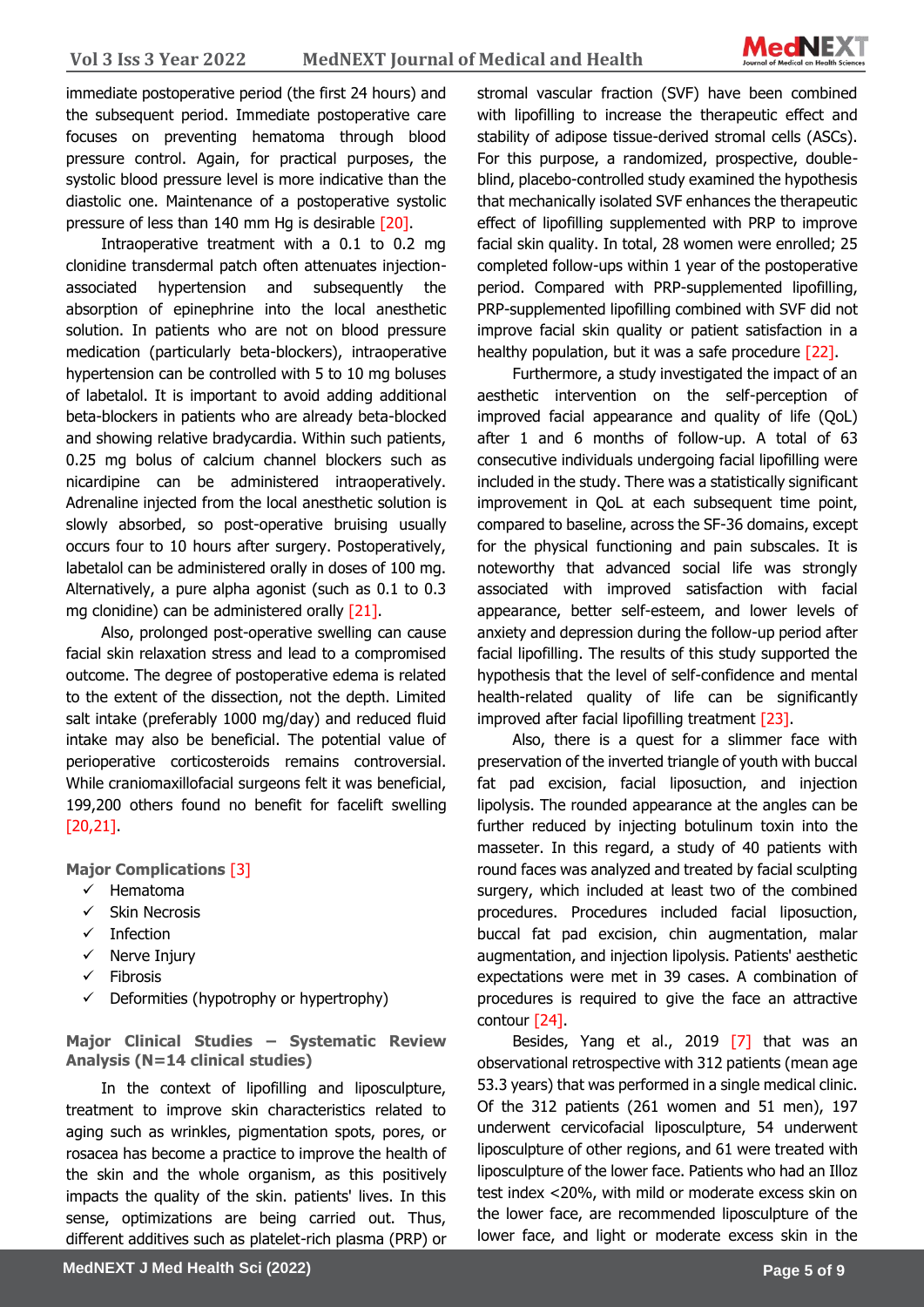

submental area (according to the pinch test) is suggested for cervical liposculpture. Also, before and during the operation the patient was obliged to grimace, whistle and smile. The volume of liposculpture was between 30 mL and 100 mL. Postoperative wound closure was not performed. The compression band was used for 5 days. Of the 312 patients, only three had unsatisfactory results. In the postoperative results, only two patients had wrinkles and one patient had facial contour irregularities. The three patients were rescued with a micro fat graft and achieved satisfactory results after the second operation. Also, patients who underwent cervicofacial liposculpture showed reduced wrinkle puppet, perioral mound removal, V-shaped facial contour, defined jawline, double chin reduction, visual chin protrusion, and cervicofacial elevation. Therefore, cervicofacial liposculpture proved to be advantageous, in safety and efficacy.

Furthermore, a study with 210 patients evaluated the aesthetic results and patient satisfaction after bimaxillary orthognathic surgery with or without simultaneous facial lipofilling procedures. A patient questionnaire was used to assess perceived improvement in esthetics. One hundred and twenty patients (mean age 20.3 years) underwent bimaxillary orthognathic surgery and simultaneous facial lipofilling procedures (group I). The remaining 90 patients (mean age 19.8 years) underwent skeletal procedures only (group II). The overall esthetic improvement was similar in both groups (group I 92.5%, group II 91.1%). Higher higher-level esthetic improvement scores were recorded for group I (group I 80%, group II 55.6%). Overall patient satisfaction was 98.3% for group I and 97.8% for group II. Higher-level satisfaction scores were recorded for group I (group I 14.2%, group II 6.7%). The simultaneous use of autologous fat micrograft is a promising technique that can improve the aesthetic results of orthognathic surgery, leading to greater patient satisfaction [25].

In addition, autologous fat grafting targeted at the LS process is commonly used for soft tissue augmentation and reconstruction, however, it is limited by a high graft absorption rate. Stromal vascular fraction gel graft/Stromal vascular fraction (SVF-gel) for facial volume augmentation may have a positive effect on skin rejuvenation, however, its major limitation is the low conversion rate of Coleman's fat. In this regard, one study investigated a new surgery using high-density fat in combination with SVF-gel in the treatment of hemifacial atrophy or Romberg's disease. From October 2017 to October 2019, 13 patients with hemifacial atrophy underwent high-density fat transfer with SVFgel injection. The result was determined by the difference in the pre and postoperative FACE-Q modules

(FACE-Q conceptual structure: 1, Satisfaction with Facial Appearance; 2, Health-Related Quality of Life; 3, Negative Sequelae; 4, Satisfaction with the Care Process). Cosmetic results were observed during followup periods, with no adverse events observed in the treatment group. All patients showed improvements in facial augmentation and contouring. In patients with loss of facial volume, high-density fat transfer with a facial injection of SVF-gel resulted in significantly higher improvement scores and better patient satisfaction. The preoperative and postoperative results of the FACE-Q modules reported by the patient showed statistically significant improvement [26].

Furthermore, a prospective controlled study evaluated the 6-month contouring efficacy of 1470 radial fiber-assisted liposuction and the effect of a volumetric increase of tissue harvested in facial fat grafting. Twenty individuals underwent lower abdominal or external thigh liposuction. In seven individuals, samples were grafted onto facial regions. Treatment safety, body weight, esthetic improvements rated by the blinded evaluator, and subject-rated satisfaction were monitored for 6 months. Abdominal and facial fat thickness was assessed by magnetic resonance imaging (n=5) within 3 months of treatment. One month after treatment, most subjects rated improvements as good/excellent (88%) and skin tightening satisfactory/very satisfactory (92%), with over 70% of subjects providing similar scores 6 months after treatment. Improved/much improved aesthetic appearance (87%) was observed. Harvested tissue injected as a facial filler (21.0  $\pm$  5.2 ml) led to a 0.63  $\pm$ 0.12 mm increase in facial fat thickness, as observed by MRI, at 3 months. Six months after completion, most subjects (83%) were satisfied with the result. All procedures were well tolerated [27].

Despite this, several problems such as facial lipodystrophy and changes in the skin and skin texture have not yet been fully resolved. Thus, a retrospective observational clinical study analyzed the use of the Lipo-Facelift procedure, which consists of facial liposculpture performed simultaneously with a bivector biplanar facelift procedure of the submucosal aponeurotic system. The authors analyzed pre-and post-surgical photographs of 12 Lipo-Facelift patients after 3 and 12 months and analyzed their medical records for complications. In addition, CO2 measurement was performed to assess the improvement of microcirculation. The longest follow-up period was 8 years. The Lipo-Facelift demonstrated very satisfactory results and no surgical intervention or revision was required. The results showed a lasting improvement in skin quality [28].

In the previous study, the results can be achieved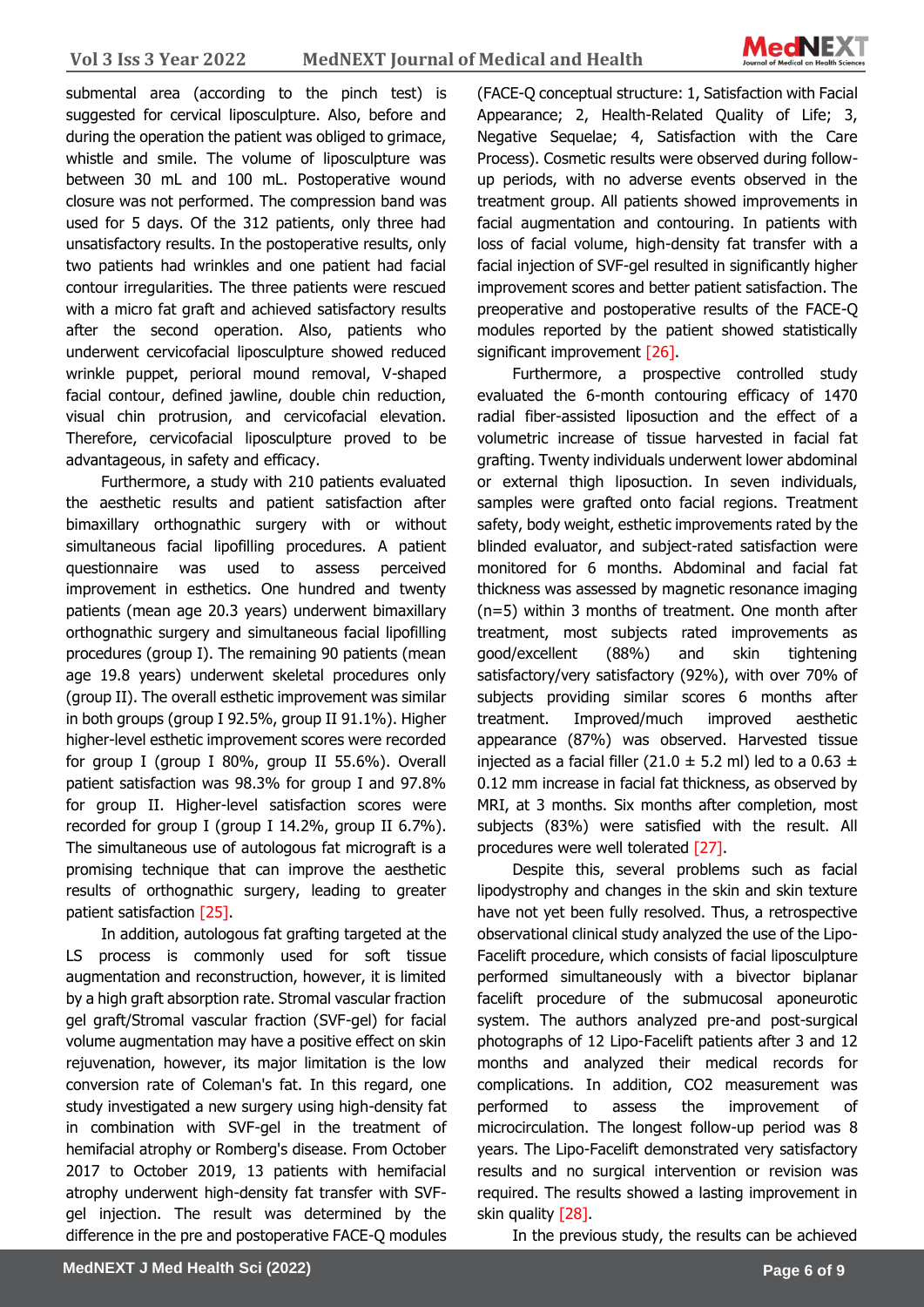

due to the improvement of angiogenesis due to the growth factors transferred in the lipoaspirate, as well as in the presence of adipose mesenchymal stem cells, and exosomes, microRNA, and pericytes. Furthermore, the differentiation of progenitor cells into fibroblasts and increased collagen production contribute to firmer skin [29]. In particular, Coleman's lipo structure is a procedure for transferring adipocytes, based on rigorous methodology and the use of specific material [30].

In this sense, a retrospective study involved 100 patients who underwent volumetric facial restoration with facelift and liposculpture. The mean surgery time was 15 months. Overall patient satisfaction was 82% with a mean score of 15/20 in the subjective assessment and 13.3/20 in the objective assessment. The results differed significantly according to the facial aesthetic subunit involved, with the best results being obtained in the malar region and cheek, and the least satisfactory in the upper and lower lips. Prolonged edema was the only complication (8%) [31].

Furthermore, a prospective clinical study described the surgical results with special emphasis on complications in patients undergoing high-definition liposculpture. A total of 417 patients underwent highdefinition liposculpture between 2015 and 2018. Primary liposuction and secondary liposuction were performed in 308 (74%) and 109 (26%), respectively. Combined surgeries were performed in 121 cases (29%). There were no systemic complications. Local complications included hyperpigmentation (n=276), seroma (n=125), nodular fibrosis (n=83), unsatisfactory definition in the areas of superficial liposuction (n=16), unnatural appearance of the body contour (n=17), VASER-related burns (n=3) and Mondor syndrome (n=2). Most patients (94%) were satisfied with the results [32].

Also, a retrospective clinical study demonstrated that a spectrum of liposculpture definitions can be achieved using Power-Assisted Liposculpture (PAL) liposuction. The authors described satisfaction and complication rates. Fifty male patients were included in this study between January 2018 and November 2019. The mean age was 37.34 years. The mean body mass index was 26.4 kg/m2. A total of 54.3% of patients opted for the high definition (HD), 36.4% for the moderate definition, and 9.2% for the light definition. There were no major complications. The HD subgroup had the highest incidence of minor complications (21%). Patient satisfaction levels were high in all 3 subgroups, with the highest scores in the HD subgroup (9.3/10) [5].

Finally, efforts to achieve predictable skin retraction have largely neglected the importance of the adipose tissue removal mechanism, focusing instead on the depth of the surgical plane and the vacuum pressure used. Recent experimental and clinical evidence points

to the role of mechanical displacement as a key factor in the removal of adipose tissue. Thus, a modification of an existing cannula design was used to achieve predictable skin retraction on the face and neck in a series of 75 patients with a 3-month to 3-year followup. Elevation of the facial and cervical flap with this instrument (with or without deep tissue tightening and skin excision) showed consistently improved results, improving skin tone and facial contours while decreasing recovery and operative time. The combination of the described technique and existing techniques such as endoscopic and compound lifting approaches can improve the achievable results [33].

## **Conclusion**

According to the main clinical studies selected in the present study, cervicofacial liposculpture proved to be safe and effective. In patients with loss of facial volume, high-density fat transfer with SVF-gel facial injection resulted in significantly higher improvement scores and better patient satisfaction, with an improved/much improved esthetic appearance being observed. As a follow-up analysis of the studies, at an average of six months after completion, most patients were satisfied with the results. Still, the results of the studies showed that the level of self-confidence and mental health-related quality of life can be significantly improved after facial lipofilling treatment.

### **Acknowledgement**

Not applicable.

## **Funding**

Not applicable.

#### **Ethics approval**  Not applicable.

**Informed consent** Not applicable.

# **Data sharing statement**

No additional data are available.

### **Conflict of interest**

The authors declare no conflict of interest.

# **Similarity check**

It was applied by Ithenticate@.

## **About the License** © The authors (s) 2022. The text of this article is open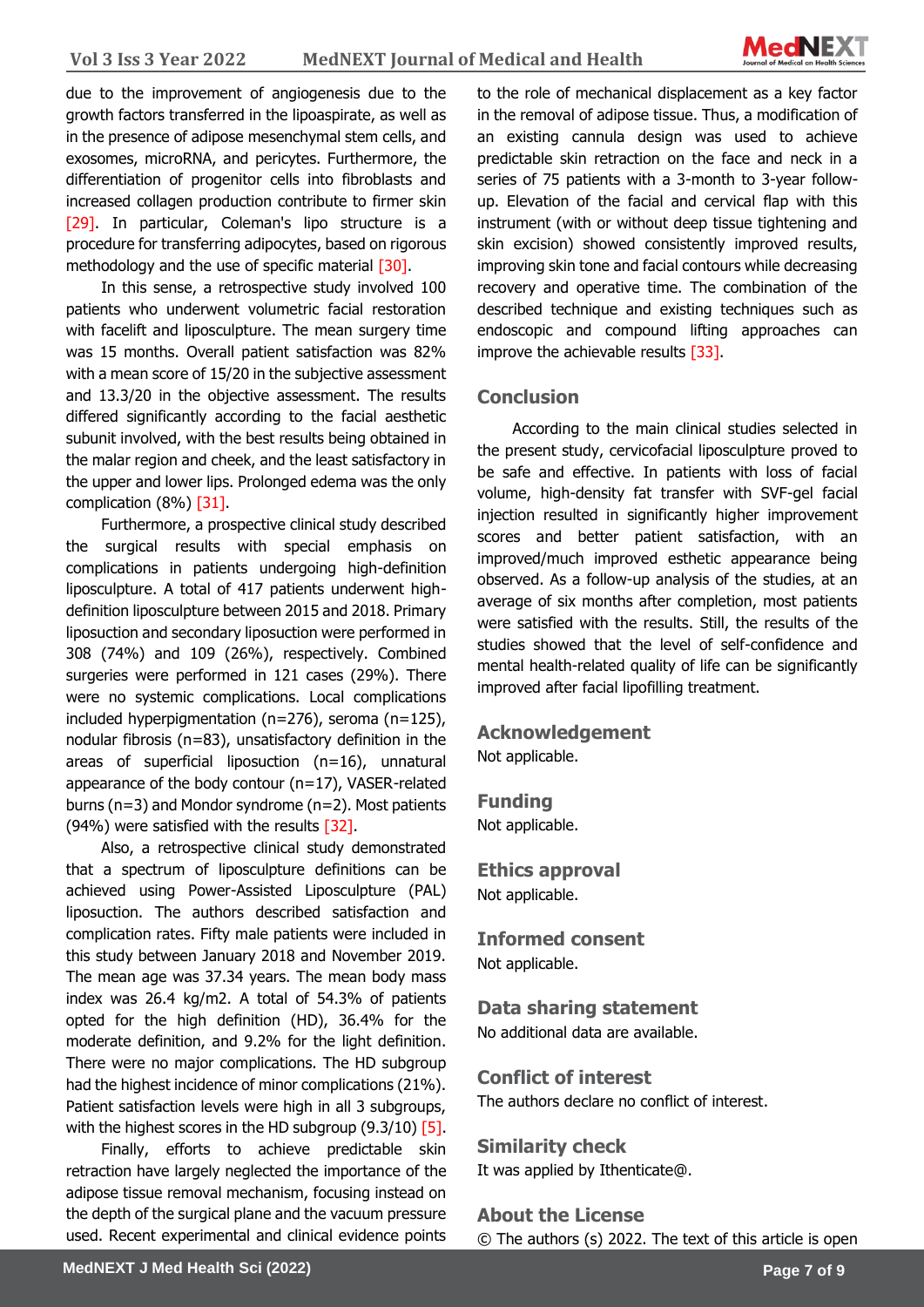

**Sciences** access and licensed under a Creative Commons Attribution 4.0 International License.

### **References**

- **1.** Saad A, Altamirano-Arcos CA, Nahas Combina L, Saad M. Power-Assisted Liposculpture in Male Patients: A Spectrum of Definitions. Aesthet Surg J. 2021 May 18;41(6):NP447-NP455. doi: 10.1093/asj/sjaa435. PMID: 33400776.
- **2.** Charles-de-Sá L, Gontijo-de-Amorim NF, Coleman S, Rigotti G. Regen Fat Code: A Standardized Protocol for Facial Volumetry and Rejuvenation. Aesthet Surg J. 2021 Oct 15;41(11):NP1394-NP1404. doi: 10.1093/asj/sjab016. PMID: 33453100.
- **3.** Egro FM, Coleman SR. Facial Fat Grafting: The Past, Present, and Future. Clin Plast Surg. 2020 Jan;47(1):1-6. doi: 10.1016/j.cps.2019.08.004. Epub 2019 Oct 21. PMID: 31739886.
- **4.** Farkas JP, Pessa JE, Hubbard B, Rohrich RJ. The science and theory behind facial aging. Plast Reconstr Surg Global Open. Apr 2013;1(1).
- **5.** Habbema L. Liposculpture of the aging face and neck. J Cosmet Dermatol. 2005 Sep;4(3):198- 203. doi: 10.1111/j.1473-2165.2005.00312.x. PMID: 17129267.
- **6.** Haack J, Friedman O. Facial liposculpture. Facial Plast Surg FPS. May 2006;22(2):147e153.
- **7.** Yang WC, Shih PK, Wu DW. The benefits of liposculpture in cervicofacial rejuvenation: A review of 312 consecutive patients. Asian J Surg. 2019 Nov;42(11):974-975. doi: 10.1016/j.asjsur.2019.07.012. Epub 2019 Jul 23. PMID: 31345656.
- **8.** Karcenty B, Flageul G. Lipo-aspiration et liposculpture [Liposuction and liposculpture]. Ann Chir Plast Esthet. 2003 Oct;48(5):399-404. French. doi: 10.1016/j.anplas.2003.08.006. PMID: 14599920.
- **9.** H Balshem H, Grade guidelines: 3 ratng the quality of evidence. Journal of Clinical Epidemiology, Maryland Heights, 64 (4) (2011) 401-406.
- **10.** Higgins, S Green, Cochrane Handbook for Systematic Reviews of Interventions. Version 5.1.0 [updated March 2011]. The Cochrane Collaboration; 2011.
- 11. Lambros V. Atrophy versus ptosis. Presented at the American Society for Aesthetic Surgery panel, New York, 1997.
- **12.** Coleman SR. Facial recontouring with lipostructure. Clin Plast Surg 1997;24:347–367.
- **13.** Ellenbogen R. Free autogenous pearl fat grafts

in the face—a preliminary report of a rediscovered technique. Ann Plast Surg 1986;16:179–194.

- **14.** Ellenbogen R. Autologous fat injection. Plast Reconstr Surg 1991;88:543–544.
- **15.** Coleman SR. Structural fat grafts: the ideal filler? Clin Plast Surg 2001;28:111–119.
- **16.** Sydney R, Coleman MD, Grey KM, Henningfield JE, Kozlowski LT. Structural fat grafting. St. Louis, MO: Quality Medical Publishers, 2001.
- **17.** Lambros V. Fat contouring in the face and neck. Clin Plast Surg 1992;19:401–414.
- **18.** Lambros V. Models of facial aging and implications for treatment. Clin Plast Surg 2008;35:319–327.
- **19.** Bucky LP, Percec I. The science of autologous fat grafting: views on current and future approaches. Aesthet Surg J 2008;28:313–321.
- **20.** Rapaport DP, Bass LS, Aston SJ. Influence of steroids on postoperative swelling after facialplasty: a prospective, randomized study. Plast Reconstr Surg 1995;96:1547–1552.
- **21.** Owsley JQ, Weibel TJ, Adams WA. Does steroid medication reduce facial edema following face lift surgery? A prospective, randomized study of 30 consecutive patients. Plast Reconstr Surg 1996;98:1–6.
- **22.** Van Dongen JA, Boxtel JV, Willemsen JC, Brouwer LA, Vermeulen KM, Tuin AJ, Harmsen MC, van der Lei B, Stevens HP. The Addition of Tissue Stromal Vascular Fraction to Platelet-Rich Plasma Supplemented Lipofilling Does Not Improve Facial Skin Quality: A Prospective Randomized Clinical Trial. Aesthet Surg J. 2021 Jul 14;41(8):NP1000-NP1013. doi: 10.1093/asj/sjab109. PMID: 33687052.
- **23.** Tepavcevic B, Radak D, Jovanovic M, Radak S, Tepavcevic DK. The Impact of Facial Lipofilling on Patient-Perceived Improvement in Facial Appearance and Quality of Life. Facial Plast Surg. 2016 Jun;32(3):296-303. doi: 10.1055/s-0036- 1582233. Epub 2016 Jun 1. PMID: 27248028.
- **24.** Thomas MK, D'Silva JA, Borole AJ. Facial sculpting: Comprehensive approach for aesthetic correction of round face. Indian J Plast Surg. 2012 Jan;45(1):122-7. doi: 10.4103/0970- 0358.96608. PMID: 22754167; PMCID: PMC3385376.
- **25.** Raffaini M, Pisani C. Orthognathic surgery with or without autologous fat micrograft injection: preliminary report on aesthetic outcomes and patient satisfaction. Int J Oral Maxillofac Surg. 2015 Mar;44(3):362-70. doi: 10.1016/j.ijom.2014.12.017. Epub 2015 Jan 20.